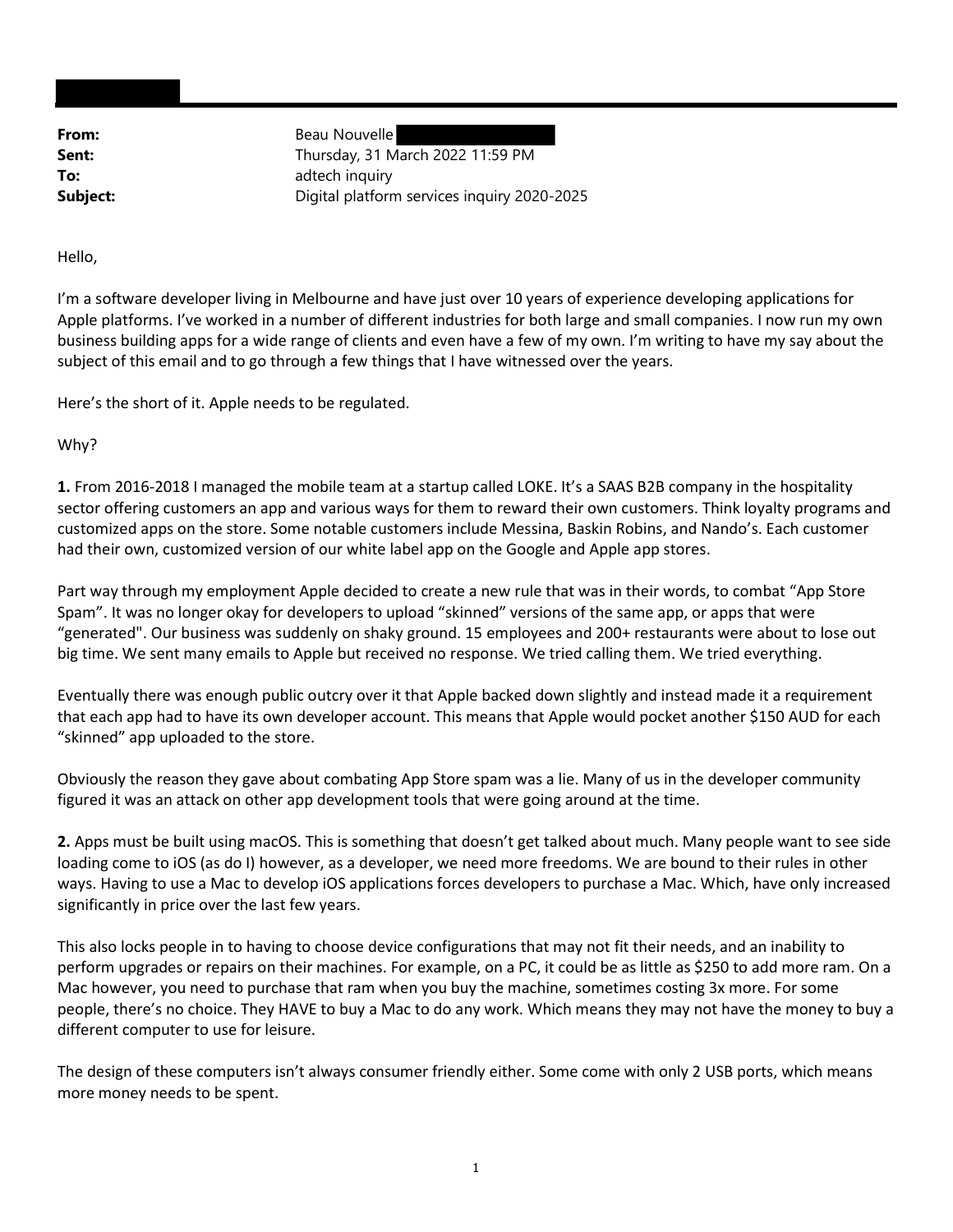There is no technical reason to have this restriction from Apple besides money. The programming language (for all iOS and Mac apps) Swift, also runs on Linux and Windows. I can make a Mac app on Linux or Windows providing I don't plan to put it on the App Store. It's a silly restriction.

To contrast, Android apps can be developed and submitted to the Play and Amazon app stores on any platform.

3. Developer relations. There is zero support from Apple. More and more the development community has to rely on each other for help when things go wrong. The latest SwiftUI framework has lots of missing documentation. Bug reports go ignored. Complete lack of communication.

It's clear the App Store has grown so much that Apple can't even manage it correctly anymore. I reported a significant security issue in 2018 and that bug is still present in iOS. I reported my finding through their radar system and the bug bounty program. Completely ignored. It can be very difficult to get work done when there's no communication about release cycles, or what new App Store rules they plan to bring into effect.

Indie developers have no chance.

When Apple announced the M1 Mac, developers were invited to spend \$500 USD on a development kit. A kit, that when a certain amount of time had passed, was to be returned to Apple. Which is fine, we knew what we were signing up for. However, many of these devices stopped working 3 months into use. Apple did not have support channels in place for these machines and so getting a replacement was not possible. Developers paid \$500USD for a device that failed within 3 months, and because it was a developer kit… too bad. Apple then had the nerve to ask for them back, offering something like \$200 in return… in Apple credit… It was later boosted to \$500 of credit after many people complained.

They do not care about us. Even in the Apple vs Epic cases they have talked at lengths about all the good they have done for the world and developers over the years. Never once stopping to realize that the iPhone wouldn't be what it is without third party developers.

4. They play favorites. Despite what Apple may tell people, they certainly do NOT treat all developers the same. Many companies had special code put in place for them over the years so that their apps could function and do things that others could not.

I have a story of my own about this. On a recent government project I was tasked with building an app and web platform for a VIC gov branch who had over 800 iPads. I was having trouble with crashes in their PDF rendering code. I was unable to contact anyone from Apple to help with my issue. However, when my client got involved, we had developers on the PDF team from Apple on the phone within a week. Why? Because they bought 800+ iPads from them, and Apple wanted to keep that business going.

We never did resolve the issue, but it's just amazing how easy it was for them to do that, and how difficult it was for me.

5. App Store scams. We have all heard by now the sheer amount of scams on the store. I even found a few myself. Some of which were actively being promoted by Apple. https://www.imore.com/apple-promotes-676-year-scam-asmr-slimeapps-app-store

This was all over the news, and is still ongoing. As a developer I don't want to have my content on a store that promotes this kind of content. I don't want to have to compete with people doing the wrong thing. Many of the apps on that store have fake reviews. Download numbers are inflated and I have no chance of getting noticed.

Things did use to be easier when it wasn't so completely curated. There used to be a "new" section that was automatically updated whenever new apps were uploaded to the store. Now all we see is scams and the same "ToDo"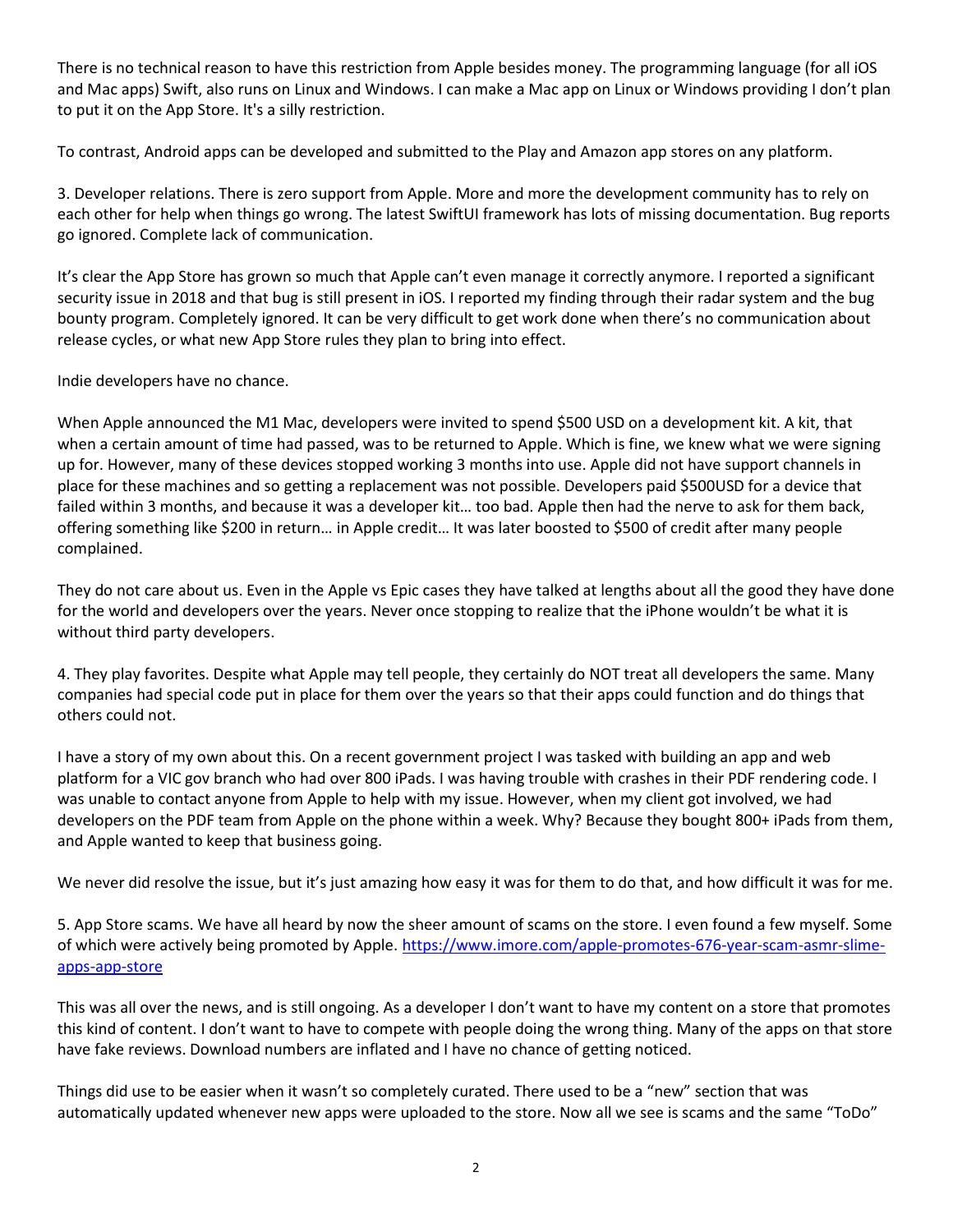apps and games being promoted time and time again. It's impossible to stand out unless you have connections within Apple or cheat your way there.

6. Apple steals ideas. This has happened many times over the years, and sure "It's just business". But its different when you control the store that you're stealing ideas from. Amazon do the same thing with their products and have been caught copying high selling items in their store and selling their version at a lower price.

In Apples case though and most recent example: https://www.theverge.com/2021/8/16/22627515/flicktype-ios-keyboard-discontinued-blind-visually-impaired

They also did the same with the app called Duet, and their night shift feature was also stolen.

Generally, more competition is a good thing. But when Apple does it, it locks people out of the competitor. They do it in such a way that it's impossible to compete with them at all. Just look at Tile and Apples own AirTags. Tile can NEVER integrate their app as deeply as Apple can. AirTags will always have better features as its completely supported at an OS level. Tile only has their app. Who would even buy a Tile product now?

Likewise, NightShift is an OS feature. No app can do that. Apps are sandboxed. No app can make the screen change color across the entire device.

They defeat their competitors in one go.

Another story from a developer perspective. Back in the early days of Xcode (the software used to make iOS apps), developers were able to use plugins. Little bits of code that enhanced Xcode. Some of this code came in the form of ways to quickly restructure code, or specific syntax highlighting, or debugging tools. Apple completely removed this ability due to "security" concerns. Xcode LOST a lot of functionality when that came into play, and to this day still hasn't recovered.

7. Apple hates the web. It's true. Their own developer website is slow to load and terrible to use. Why does this matter? Apple have said in the past, that if you don't like the rules you can always make a web app, or switch to Android. Well guess what. They've ruined the performance and usability of web apps through iOS. Web apps are not feasible. As a dev, I'd gladly switch over, but web apps are missing so many features that would put them on par with native apps.

8. Anti-competitive. Let's use Safari as an example. Safari is the ONLY web browser you can use on iOS. Google Chrome??? That's Safari underneath. Apple will not allow any other browser on the platform. Why? I'll tell you why. Third party app stores. A third party web browser could essentially be the gateway to running other code on an iPhone. Apple has no control over what goes on in a third party browser. They hate that.

This is bad for customers because when bugs or security issues are found in Safari, all browser are effected. Users cannot switch to another so that their web browsing, bank details, etc is secure.

## OVERALL

Both Google and Apple have a duopoly. The mobile space is the new web. Except the web is open, and these app platforms are not. They need to be treated as such.

In recent news Apple are thinking about creating iPhone subscriptions. So you know where things are going. We'll never actually own our devices.

I should be able to purchase replacement parts (especially batteries). I should be able to upgrade my computer. It reduces e-waste, and saves people money.

I think the biggest company in the world can certainly afford to make some concessions for once.